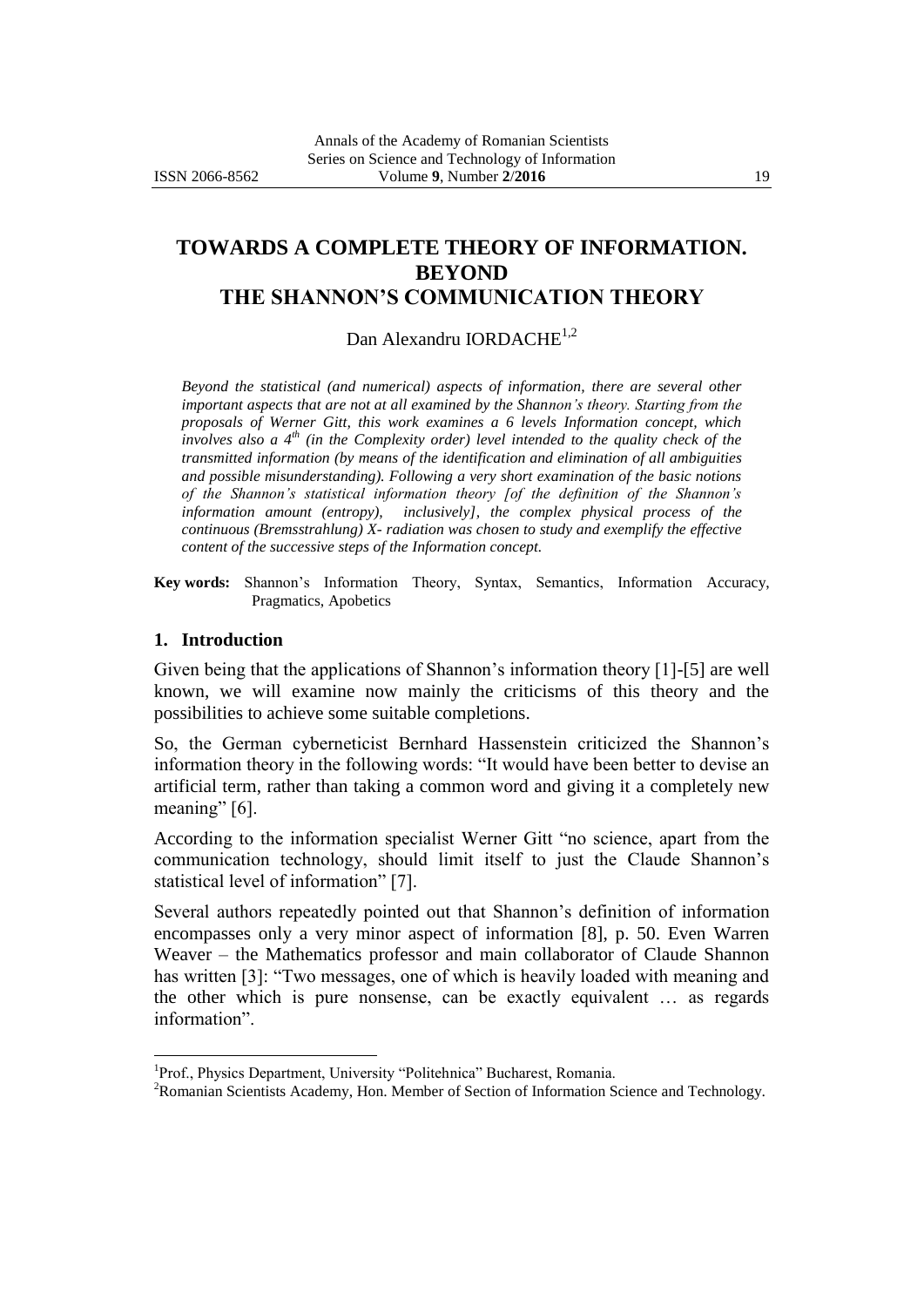Similarly, the German information scientist Karl Steinbuch has found [9]: "The classical (Shannon"s) theory of information can be compared to the statement that one-kilogram of gold has the same value as one kilogram of sand".

We have to mention also that many authors erroneously elevate Shannon's information theory to the syntactic level, as in the frame of Ernst von Weiszäcker's finding [10]: "The reason for the 'uselessness' of Shannon's theory in the different sciences is frankly that no science can limit itself to its syntactic level". According to the German biologist G. Osche [11], the Shannon's theory is unsuitable from a biological point of view: "In cybernetics, the general information concept quantitatively expresses the information content of a given set of symbols by employing the probability distribution of all possible permutations of the symbols. But the information content of biological systems (genetic information) is concerned with its value and its functional meaning and thus with the semantic aspect of information, with its quality".

#### **2. Structure of the Information Concept**

#### **2.1.**

Accepting the opinions of the work [7] (page 60, figure 12) and completing them with a 6<sup>th</sup> Information level, intended to the check of the Information accuracy (identification and elimination of ambiguities and possible misunderstanding), we propose the structural scheme of the Information concept reported below by Figure 1.



**Fig. 1.** The 6 Information Levels (besides the 5 Information levels indicated by work [7], as this paper considers as compulsory level that intended to the check of the Information accuracy - the  $4<sup>th</sup>$  level in this scheme; there are ensured so good results of the received information applications).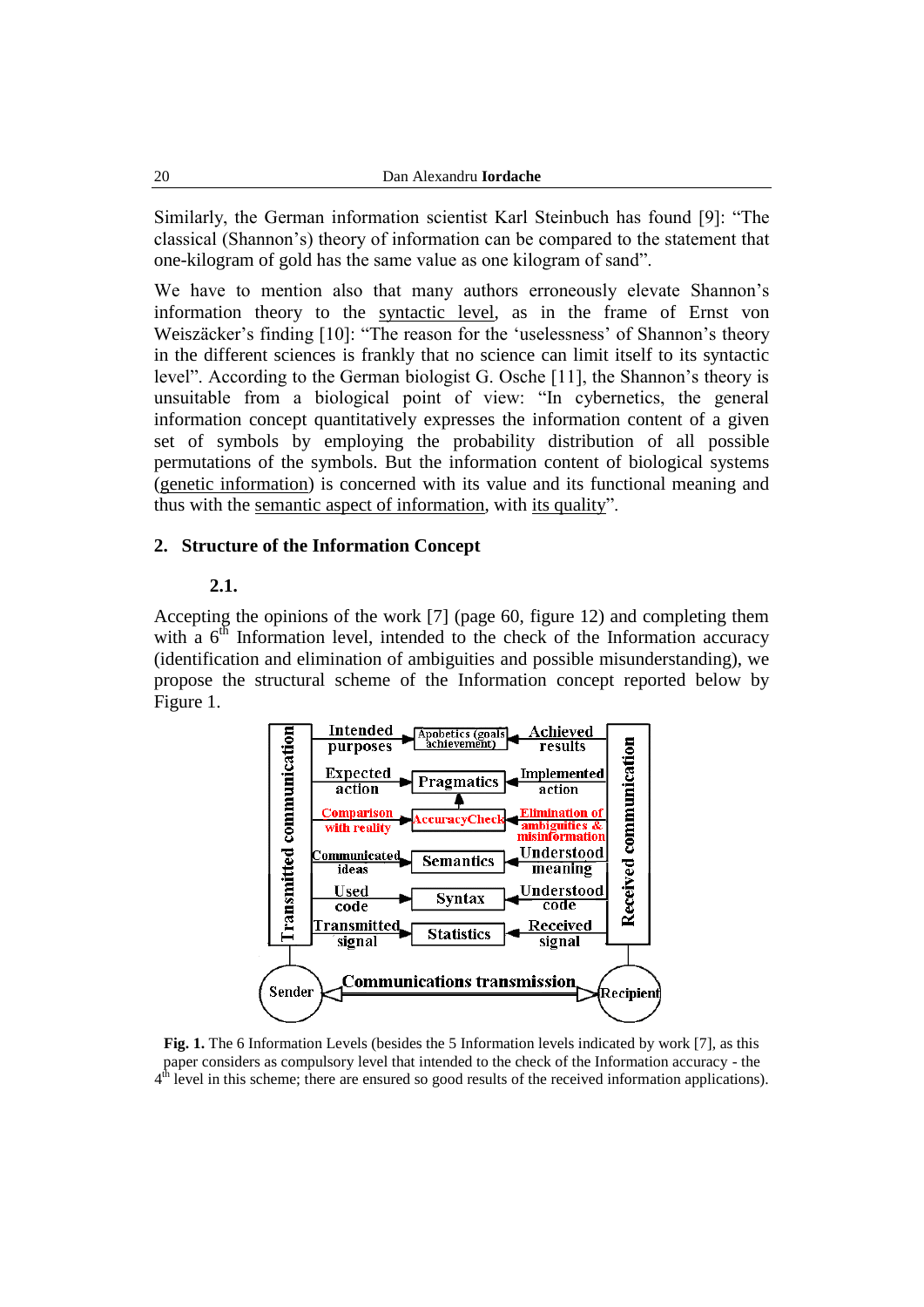#### **3. The basic notions of the statistical (Shannon's) information level**

Consider the statistical set  $\sigma_1, \sigma_2, ... \sigma_n$  of the possible discrete states (or processes) of a certain studied physical system, and let  $p_1, p_2,..., p_n$  be the probabilities of achievement of each of these states (processes). Of course, if this statistical set is complete, then:  $\sum p_i = 1$ 1  $=$ *n i*  $p_i = 1$ . The usual (Shannon-Khinchin [1]-[5]) definition of the nondetermination (uncertainty) degree  $H(p_1, p_2,..., p_n)$  associated to this statistical set is given by the requirements of:

a) *symmetry:*  $H(p_1, p_2,..., p_n) = H(p_2, p_1,..., p_n)$ , etc. (3.1)

b) *obtainment of the maximum value of the non-determination (uncertainty) degree* for:

$$
p_1 = p_2 = \dots p_n = \frac{1}{n},\tag{3.2}
$$

c) *invariance of the uncertainty degree at the addition of an impossible event*  $(p_{n+1}=0)$ :  $H(p_1, p_2,...,p_n, 0) = H(p_1, p_2,...,p_n)$  $(3.3)$ 

d) *continuity of the function*  $H(p_1, p_2,...,p_n)$  *relative to the values of the probabilities*  $p_1, p_2,...p_n$ ,

e) *linearity of the non-determination (uncertainty) degree,* expressed by means of the relation:

$$
H(C, C') = H(C) + \sum_{i=1}^{n} p_i \cdot H(C' | \sigma_i),
$$
\n(3.4)

where  $H(C, C')$  is the uncertainty degree corresponding to the Cartesian product of the sets *C*, *C*' of the states  $\sigma_i$  and  $\sigma'_{j}$ , correspondingly, while  $H(C|\sigma_i)$  is the uncertainty degree corresponding to the set  $C'$ , in the conditions of the state  $\sigma_i$ achievement.

One derives rather easy (see e.g. [12], pp. 210-212) that the uncertainty function fulfilling the above indicated conditions  $(3.1) - (3.4)$  is given by the expression:

$$
H(p_1, p_2, ... p_n) = -a \cdot \sum_{i=1}^{n} p_i \cdot \log_b p_i , \qquad (3.5)
$$

where *a* and *b* are almost arbitrary constants, that satisfy the conditions:  $a > 0$  and  $b > 1$ . From the expression (3.5), one finds that the uncertainty function  $H(p_1, p_2,..., p_n)$  is the theoretical average of the so-called *information entropy*, defined by the relation:

$$
S_i = -a \cdot \log_b p_i \tag{3.6}
$$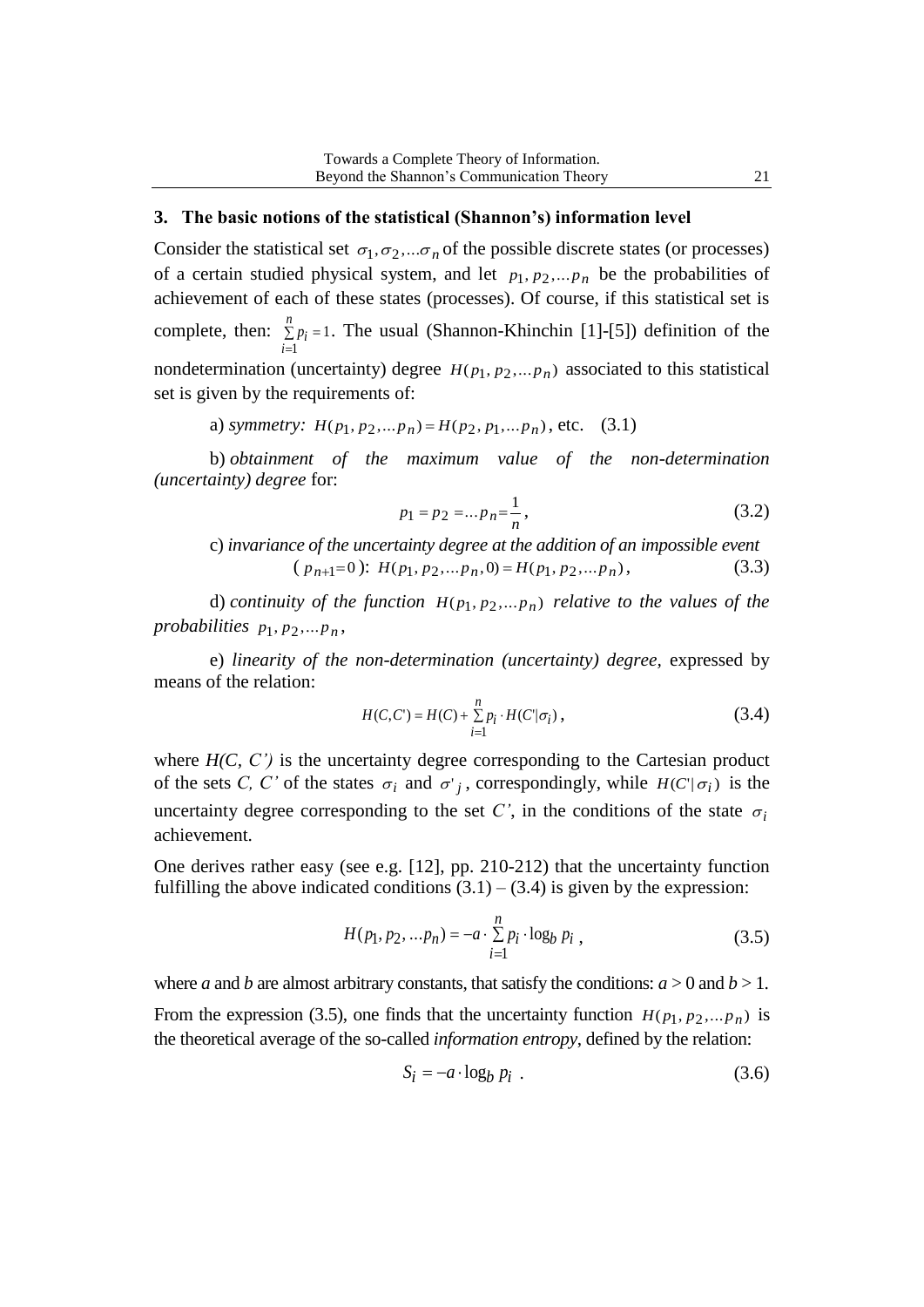Similarly, for a continuous distribution, the information entropy will be given by the expression:

$$
S = -a \cdot \log_b \wp + \text{constant},\tag{3.7}
$$

where  $\varphi$  is the probability density corresponding to the considered continuous distribution.

The basic information entropy (amount) unit – the famous *bit* (from the complete denomination *binary information unit*) corresponds to the values  $a = 1$  and  $b = 2$ . Given being that in December 1900, the illustrious German scientist Ludwig Boltzmann has found that the value  $B \equiv \frac{N}{N_A}$  $a = k_B = \frac{R}{V}$  unites the Clausius' thermodynamic entropy (see e.g. [15], p. 276) with the natural ( $b = e =$  Euler's number*)* logarithm of the probability density of the physical state:

$$
S = -k_B \cdot \log_b \wp + \text{constant},\tag{3.8}
$$

one finds that both for the:

a) quantity name: *entropy*, as well as for: b) its statistical expression,

the statistical Physics has a priority of almost 50 years relative to the Shannon"s statistical information theory.

#### **4. Examples concerning the Information Concept for the Particular Case of the Continuous (bremsstrahlung) X-radiation**

#### **4.1. The Syntactic level**

According to [8], p. 61 "Syntax is meant to include all structural properties of the process setting up information".

#### **a) Experimental Part**

In order to leave the exclusively statistical (quantitative) description of the information by means of Shannon"s theory, it is useful to consider the experimental part of any usual information source, of the Continuous (bremsstrahlung) X-radiation, particularly (see figures 4.1, 4.2 and 4.3; see also [24], pp. 92-95).



**Fig. 4.1.** A simplified Schema of a typical X-ray vacuum tube.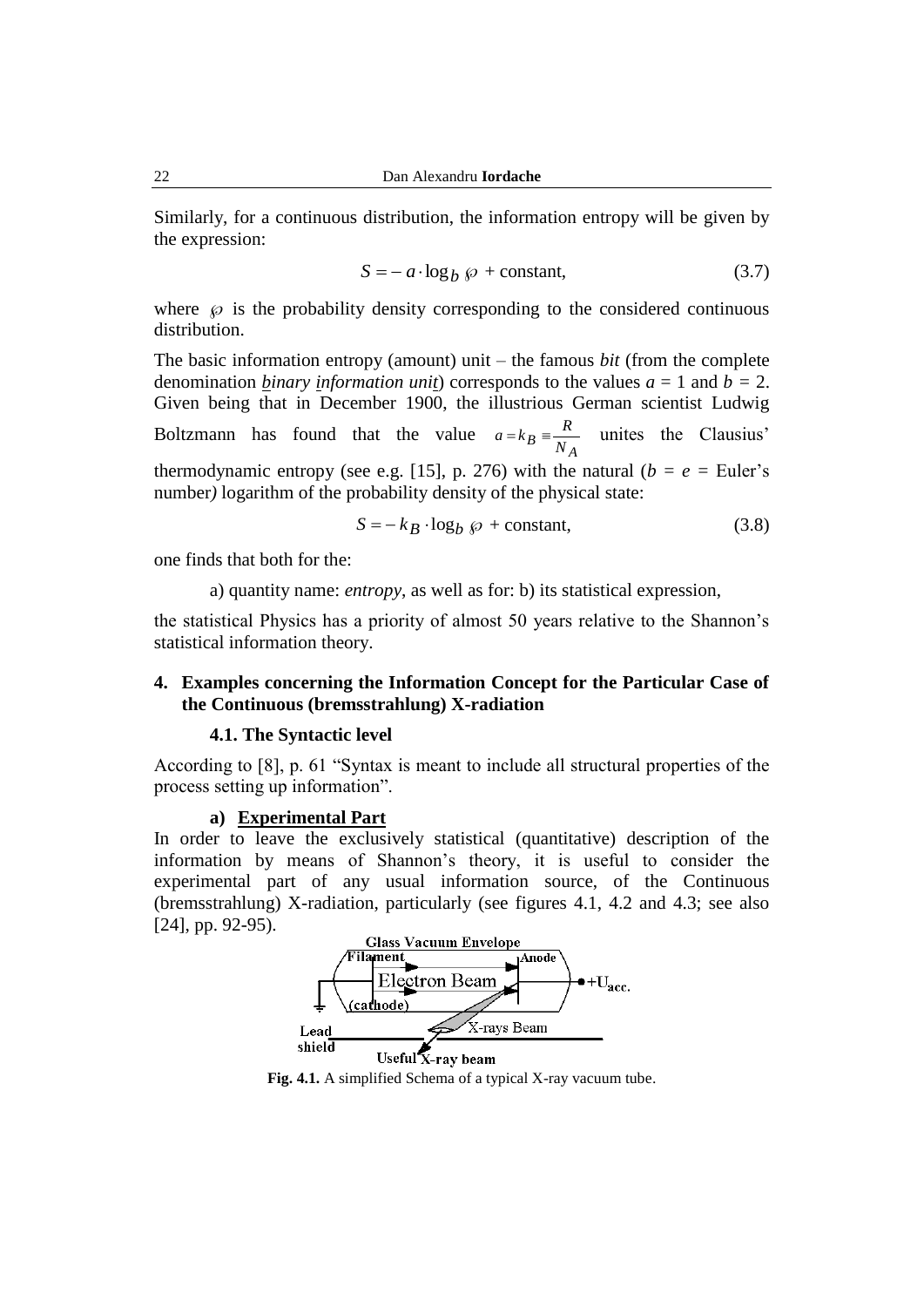

**Fig. 4.2.** Low-resolution X-ray spectrum of **Fig. 4.3.** One of the *Mo* X-rays lines

molybdenum. [23] observed with a high-resolution spectrometer.

## **b) The Physical Dimension – specific feature of the Syntax of the description of complex systems in nature sciences**

It is well known that the Syntaxes of any language (modern [16] or antique [17]) distinguish the subject (examined system), the verb (action), the adverb (the conditions in frame of which the considered systems operate), etc. This corresponds in Physics to distinguish clearly the cause (e.g. the force), the effect (e.g. the acceleration), the system inertia parameter (e.g. its mass), etc.

In practice, the trend – for the extremely Complex systems – to simplify the expressions of the corresponding relations could lead sometimes to considerable difficulties. As an example, the elaboration [18] by the well-known British specialist in Mathematical Physics – Douglas Hartree (1897-1958) of an dimensionless (atomic) system of physical units contributed both to the:

a) elaboration of certain programming languages (around 1950, as the Fortran one, its compiler being already in use in 1957), which achieved (as the Fortran language) the descriptions of physical relations by means of some numerical computing instructions, and to the:

b) formulation of some Physics works (studying certain processes of high complexity, as the continuous X-ray spectra) by specific highly simplified (in the frame of Hartree's dimensionless system) relations, which unfortunately didn't allow to distinguish the nature of the described physical quantities.

For example, all quantitative expressions of the classical works concerning the continuous (Bremsstrahlung) X-radiation [19], [20] are dimensionless, hence they are out of Syntax, given being in nature sciences the Syntax requires specific physical dimensions [Q] for any quantity Q (e.g. [force] =  $M \cdot L \cdot T^{-2}$ , [acceleration] =  $L \cdot T^{-2}$ , [speed] =  $L \cdot T^{-1}$ , etc, where *M*, *L*, *T*, ... are the physical dimensions of the mass, length, time, etc.), to distinguish easily and quickly among the terms of any physical expression.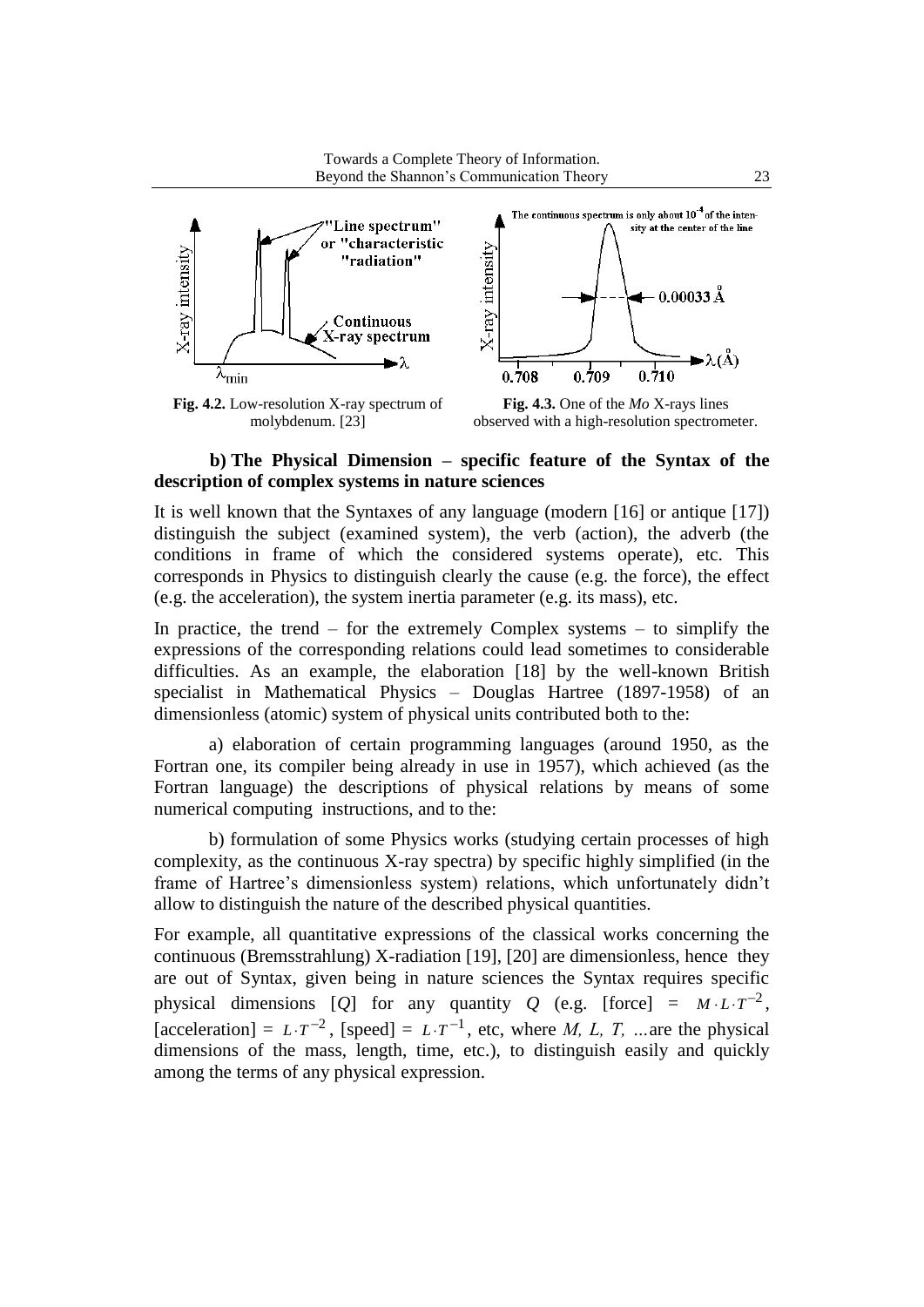For this reason, the appendices A1 and A2 of the work [21] was intended (pp. 78-81) to the translation of all dimensionless expressions of the classical works dedicated to the continuous (Bremsstrahlung) X-rays in an units systems with physical dimensions, namely in the classical system CGS.

#### **4.2.The Semantics level**

According to [8], p. 71, the Semantic level refers to the understanding of the exact meaning of the different sentences, or of the relations from the Nature Sciences.

The understanding of the complex physical processes begins from their elementary (microscopic) level.

So, for the continuous (bremsstrahlung) X-radiation, the corresponding microscopic process consists in the collision of an electron of kinetic energy *Eo* and linear momentum  $\bar{p}_o$  with an atomic ion (or nucleus), emitting a photon of linear momentum  $\bar{k}$  (energy  $h\nu = k \cdot c$ ) and polarization direction  $\bar{j}$  (perpendicular on  $\overline{k}$ ), afterwards the electron emerging with the linear momentum  $\overline{p}$  and the energy *E.*

The basic tools for the understanding of this elementary (microscopic) process consist in the corresponding Feynman-Dyson diagrams (see fig. 4.4) and the associated vector diagrams (see e.g. fig. 4.5).



The left side diagram corresponds to a previous interaction of the incoming electron with the atomic field, followed by the emission of a photon, while for the right side diagram the photon emission precedes the electron interaction with the atomic field.

The parameters  $\bar{f}_1$ ,  $\bar{f}_2$  correspond to the 4 dimensional linear moments associated to the internal electronic line of the first and of the second diagram, respectively,  $\overline{q} = \overline{p}_o - \overline{p} - \overline{k}$  is the linear momentum given to the nucleus as a result of the process of the incoming electrons braking, while  $-\bar{q}$  is the linear momentum "absorbed" from the atomic potential.

. . . . . . . . . . . . . . . . . . . . . . . . . . . . . . . . . . . . . . . . . . . . . . . . . . . . . . . . . . . . . . . . . .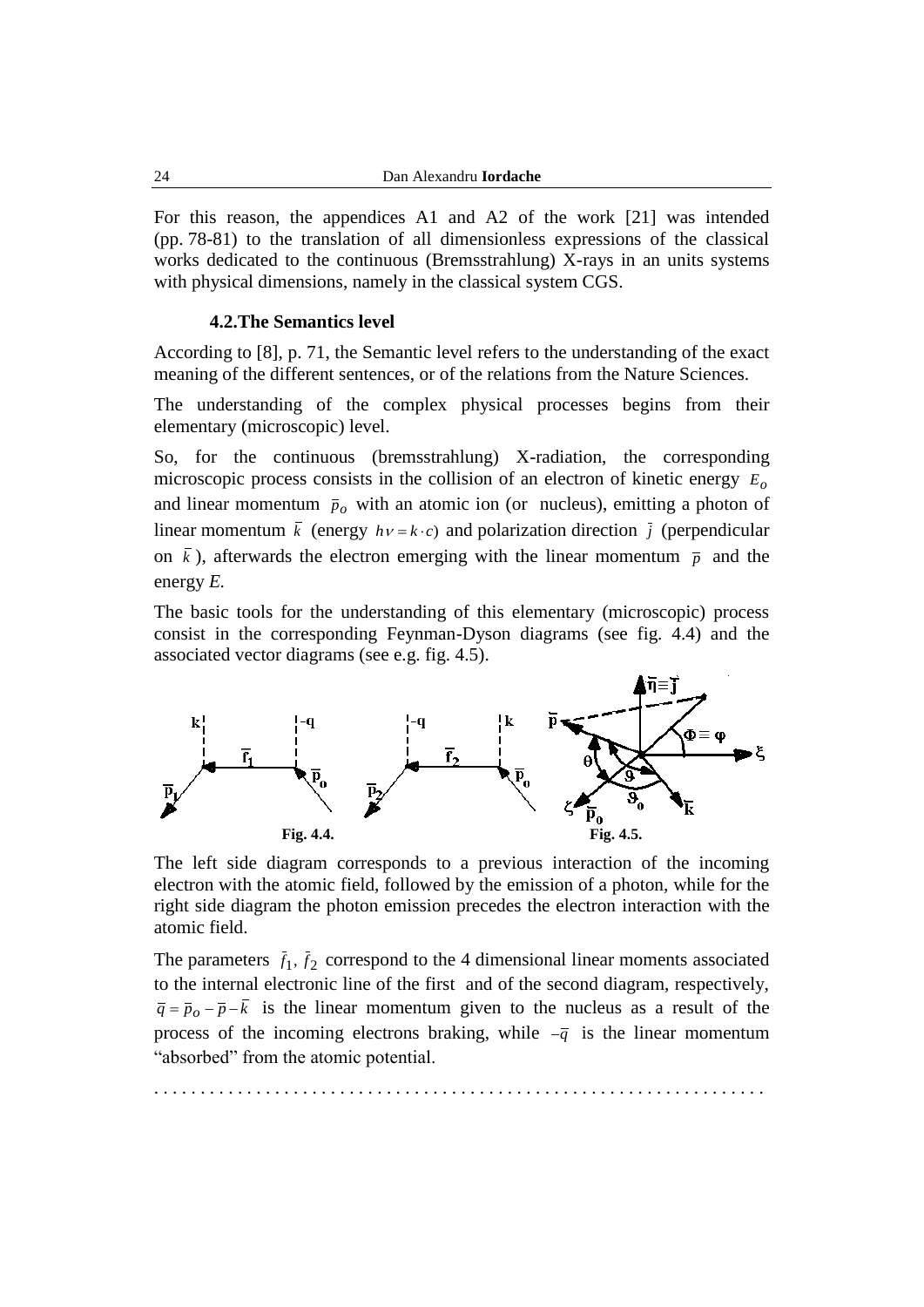Taking into account the huge number of sub-fields corresponding to the Complex systems evolutions, the thorough (with the examination of all particular conditions) derivation of their main relations is absolutely necessary. That is why the work [21] dedicated (from a total of 15 appendices) not less than 13 ones (the other 2 being dedicated to some Syntax matters) to the examination of the basic relations used in the frame of the continuous (bremsstrahlung) X-rays quantum theory:

Appendix 3: Derivation of the polarization degree *P* of X-rays,

Appendix 4: Calculus of the limits of *P* for  $p/p_0 \rightarrow 0$  and  $p/p_0 \rightarrow 1$ ,

Appendix 5: Derivation of the expression

 $q^2 \sin^2 \chi = p_o^2 \sin^2 \theta_o + p^2 \sin^2 \theta - 2p \cdot p_o \sin \theta \sin \theta_o \cos \varphi$ , where:  $\bar{q} = \bar{p}_o - \bar{p}$  and *9*,  $\theta_o$  are the angles between the linear moments  $\bar{k}$ ,  $\bar{p}$  and  $\bar{k}$ ,  $\bar{p}_o$ , respectively, while  $\varphi$  is the angle between the planes  $\bar{k}$ ,  $\bar{p}$  and  $\bar{k}$ ,  $\bar{p}_o$ ,

Appendix 6: Derivation of the expression of the angular distribution of the continuous (Bremsstrahlung) X-radiation,

Appendix 7: Derivation of the expression of the angular distribution of the diffused electrons,

Appendix 8: Derivation of the expression of the integrated cross-section, neglecting the screening,

Appendix 9: Derivation of the expression of the integrated cross-section, taking into account the screening,

Appendix 10: Calculus of the average energy loss due to the continuous (bremsstrahlung) X-radiation,

Appendix 11: Retardation effect on the angular distribution of the continuous (bremsstrahlung) X-radiation,

Appendix 12: Calculus of the expression of  $q^2$  (where  $\bar{q} = \bar{p}_o - \bar{p}$ ),

Appendix 13: Calculus of the expression of  $q^2$  in terms of  $\xi = \angle (\overline{p}, \overline{p}_o - \overline{k})$ ,

Appendix 14: Calculus of the Bethe-Heitler [19], [20] parameter  $\Gamma$  in the case of  $\mu \ll p \ll p_o$ ,

Appendix 15: Calculus – in the case  $\mu \ll p \ll p_o$  - of the differential cross-section  $\sigma(\nu, \xi, \vartheta_o) \cdot d\nu \cdot d\xi \cdot d\vartheta_o$ .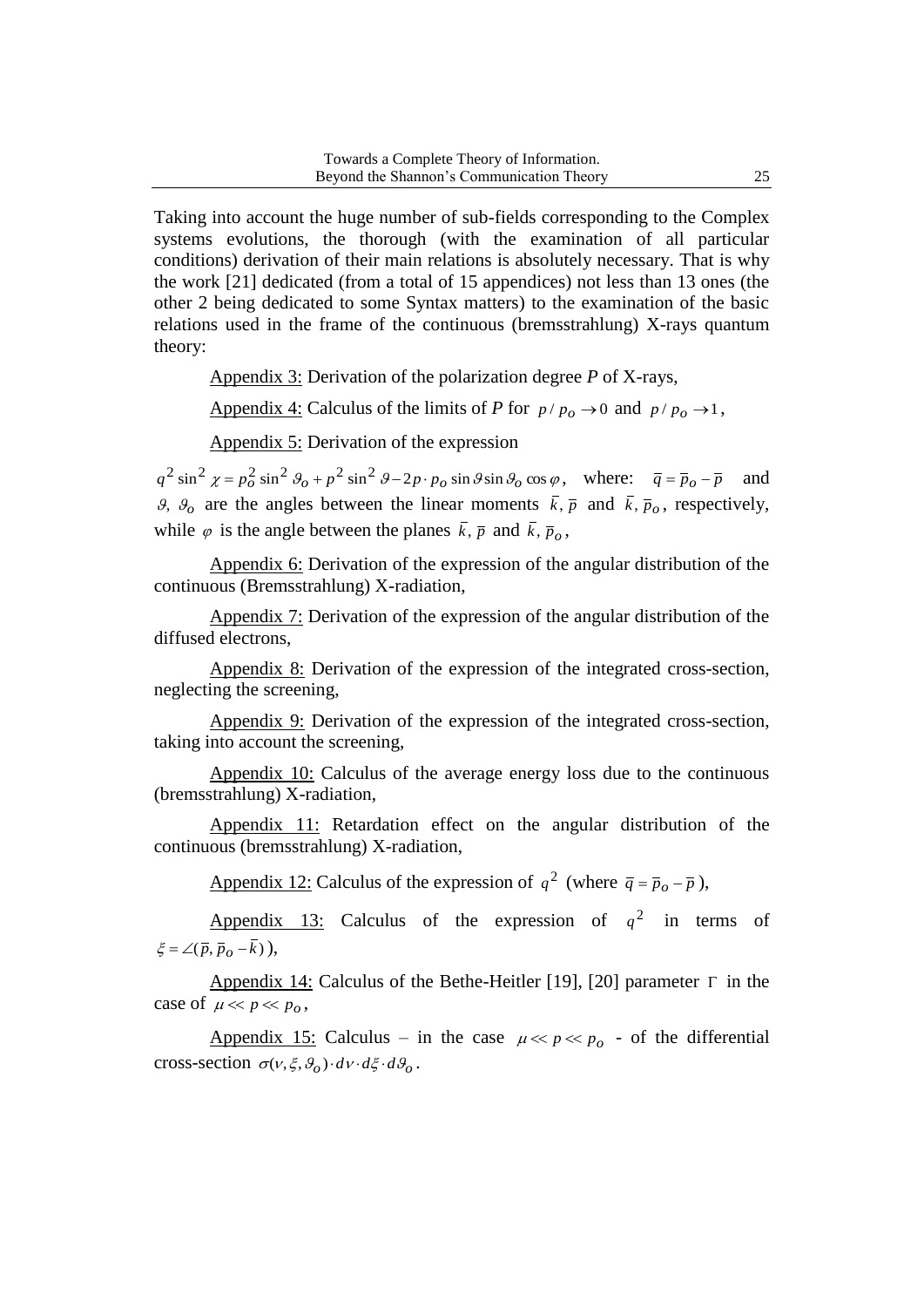#### **4.3.The Accuracy level**

The matter referring to the possibilities to improve the accuracy of the information concerning certain states or processes of some complex systems is examined in our work [25]. For this reason, we will focus here on the possibilities to identify and avoid the (i) ambiguities (see also [26], [27]), (ii) misinformation.

## **a) No ambiguities means: Accurately known probability densities of the individual values of the studied parameters**

While the value of the unknown of a mathematical problem rightly formulated is obtained **exactly** by means of this problem solution, the most probable individual value (named also "the true value", or the "mathematical hope")  $t_p$  of a certain physical parameter *p* **cannot be never obtained exactly**!

In steady states, the function of the probability density has to be known accurately (see fig. 4.6), even if the individual values of the studied parameters have random values.

#### **b) Typical elementary object**

While in Mathematics the typical elementary object (the problem unknown) is a number or an uniquely defined segment, in the Nature Sciences this elementary object is a physical parameter  $\varnothing$ , described by a certain probability density  $P(p)$ of the individual values (see fig. 4.7).

For this reason, the definition of the true information amount would correspond to the superposition area of the functions of the probability density normalized to 1, and corresponding to the measurements of the studied physical parameter, respectively.



#### **4.4.The Pragmatics level**

Between the 2 types of X-rays spectra (continuous and of lines; see fig. 4.2), the continuous (Bremsstrahlung) type is that suitable for the evaluation of the periods of a crystalline lattice. In this aim, there are necessary the basic theoretical relations, as well as some procedures of selection of the convenient X-radiation wavelength.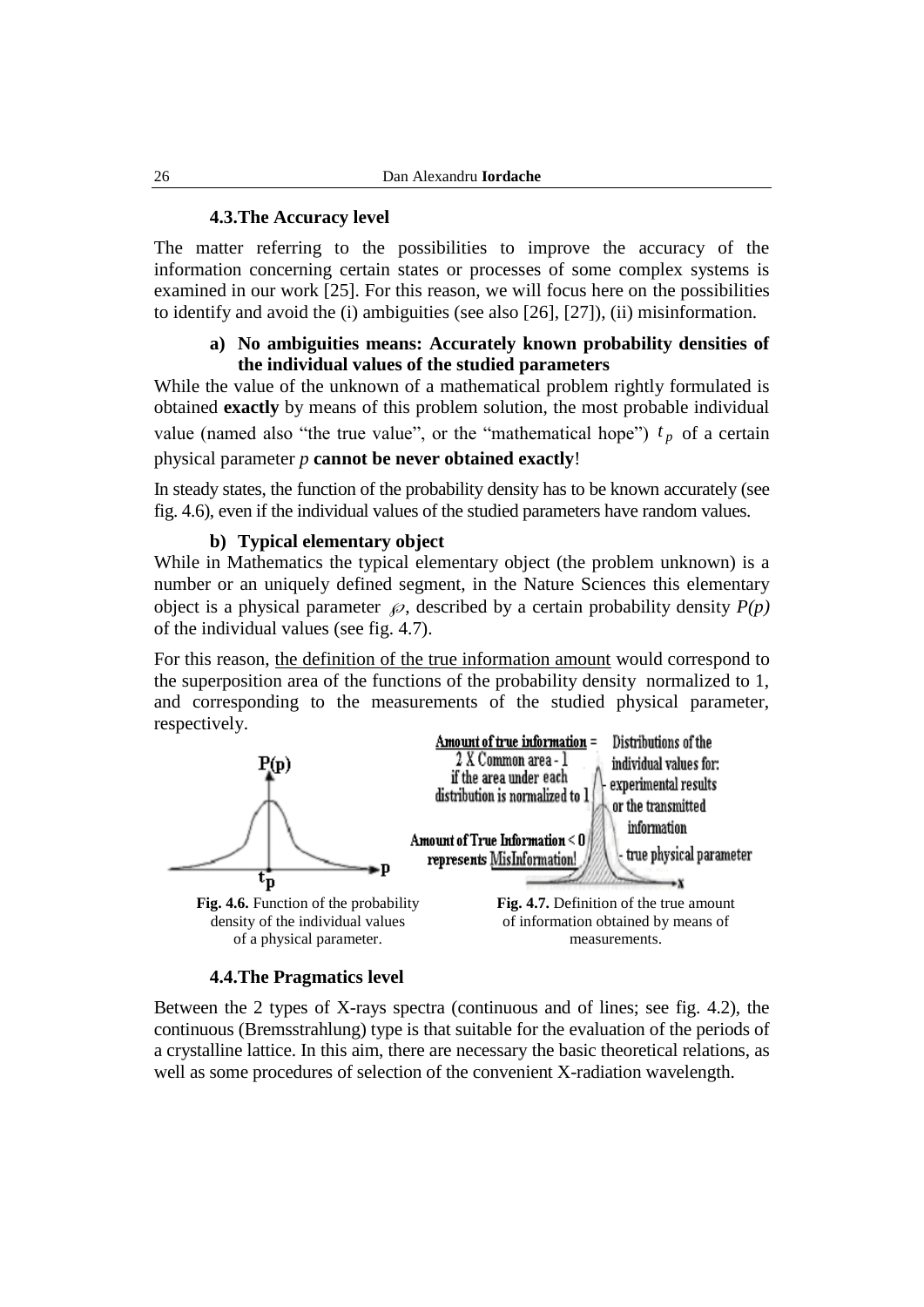#### **a) Derivation of Laue's equations and of the Bragg and Bragg law**

It is well-known that the diffraction maxims corresponding to a parallel electromagnetic beam of wavelength  $\lambda$ , incident along the unit vector  $l_i$  upon an 1D-diffraction grating of vector period  $d$ , have the directions  $1_d$  so that:

$$
d(\cos\alpha - \cos\alpha_0) = \overline{d}(\overline{1}_d - \overline{1}_l) = m\lambda,
$$

where *m* is *the diffraction order* (a positive, or negative integer).

Consider now the diffraction of a parallel electromagnetic beam (of wavelength  $\lambda$ ), incident along the direction  $l_i$  upon a 3D-lattice (a crystalline lattice, particularly). Let be  $\bar{a}$ , *b* and  $\bar{c}$  the (non-coplanar) basic vectors (periods) of the considered 3D-lattice; the intensity of the diffracted beam along the direction  $l_d$  will be maximum if (concomitantly):

$$
\overline{a}(\overline{1}_d - \overline{1}_i) = m' \lambda, \quad \overline{b}(\overline{1}_d - \overline{1}_i) = n' \lambda, \quad \overline{c}(\overline{1}_d - \overline{1}_i) = p' \lambda,
$$
 (4.5.1)

where *m', n'* and *p'* are integer numbers, called *the Laue numbers* (the above conditions are called *the Laue's equations*). Let be  $D = l.d.(m', n', p')$  the largest divider of integers *m', n', p'* and *D*  $n = \frac{n}{b}$ *D*  $m = \frac{m'}{n}$ ,  $n = \frac{n'}{n}$  and *D*  $p = \frac{p'}{p}$ . Starting from the Laue's equations, one finds that:

$$
\frac{\overline{a}}{m}(\overline{1}_d - \overline{1}_i) = \frac{\overline{b}}{n}(\overline{1}_d - \overline{1}_i) = \frac{\overline{c}}{p}(\overline{1}_d - \overline{1}_i) = D\lambda \tag{4.5.2}
$$

and:

$$
(\frac{\overline{a}}{m} - \frac{\overline{b}}{n})(\overline{1}_d - \overline{1}_i) = (\frac{\overline{b}}{n} - \frac{\overline{c}}{p})(\overline{1}_d - \overline{1}_i) = (\frac{\overline{c}}{p} - \frac{\overline{a}}{m})(\overline{1}_d - \overline{1}_i) = 0.
$$
 (4.5.3)

From relation (4.5.3), one finds that  $\overline{1}_d - \overline{1}_i$  is perpendicular on the plane (of *Miller indices m, n and p*) defined by the vectors *p c n b n b m*  $\frac{\overline{a}}{a} - \frac{b}{a}$ ,  $\frac{b}{a} - \frac{\overline{c}}{a}$  and *m a p*  $\frac{\overline{c}}{c} - \frac{\overline{a}}{a}$ , build up starting from the same lattice node O (see Fig. 4.8).

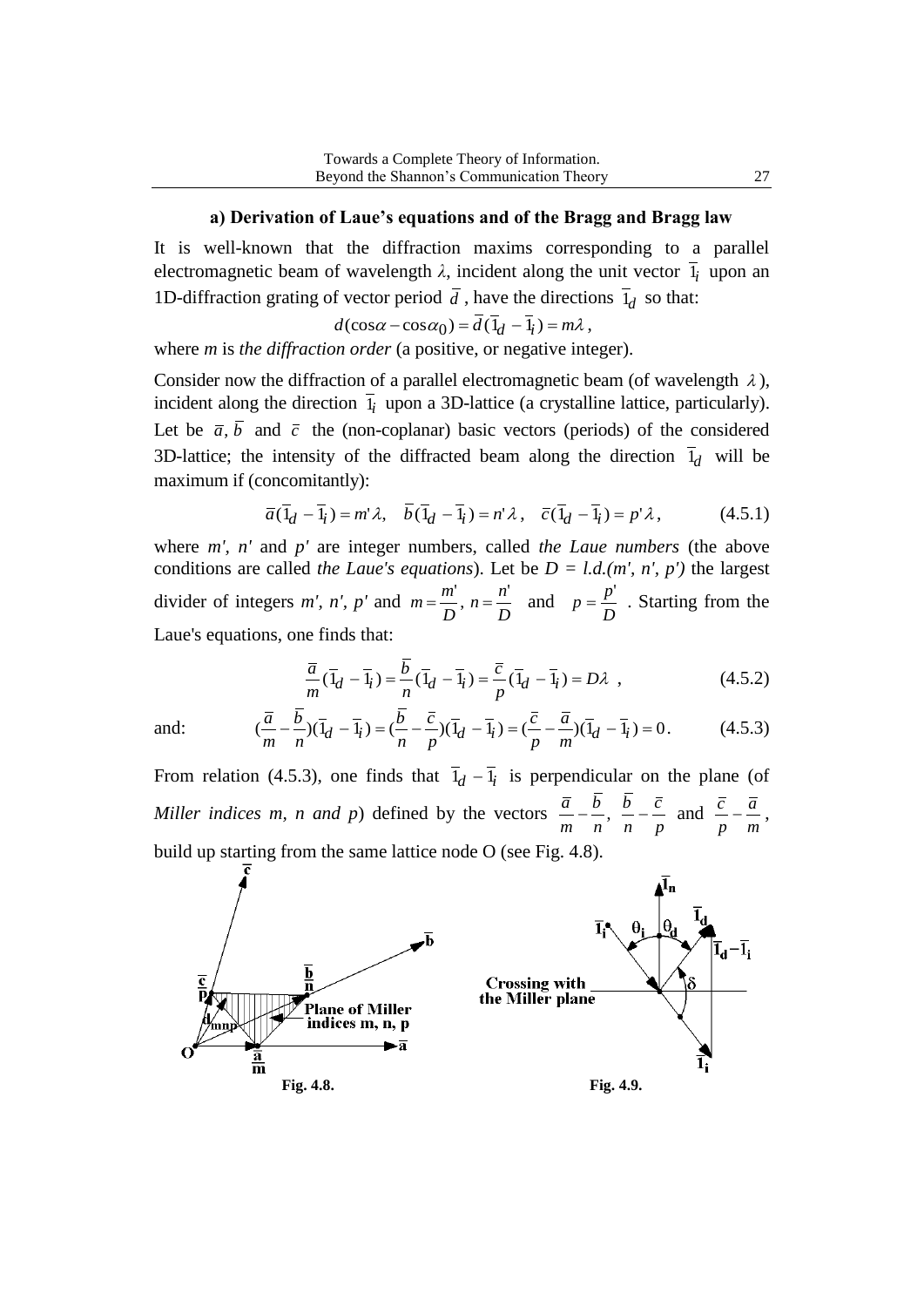Suppose now that the sheet coincides with the plane of the unit vectors  $l_i, l_d$ , and that the horizontal is the crossing of the plane of Miller indices *m, n, p* with that of the vectors  $l_i$  and  $l_d$  (fig. 7.73), the unit vector of the normal on the Miller plane  $(m, n, p)$  being denoted by  $1_n$ . Because:  $(1_d - 1_i) \times 1_n = 0$ , one obtains:

$$
\sin \theta_i = \left| \overline{1}_i \times \overline{1}_n \right| = \left| \overline{1}_d \times \overline{1}_n \right| = \sin \theta_d, \text{ and: } \left| \overline{1}_d - \overline{1}_i \right| = 2 \sin \frac{\delta}{2}, \quad (4.5.4)
$$

where  $\delta$  is the deviation angle of the diffracted beam relative to the incident one. From relations (4.5.2) and (4.5.4b), one obtains:

$$
\frac{\overline{a}}{m} \cdot \overline{1}_n \left| \overline{1}_d - \overline{1}_i \right| = 2d_{mnp} \sin \frac{\delta_{m'n'p'}}{2} = D\lambda = l.d.(m', n', p') \cdot \lambda, \tag{4.5.5}
$$

where *dmnp* is the inter-planar distance between the Miller planes (*m, n, p*). The relation (4.5.5) is named *the Bragg and Bragg law* (of the diffraction on 3D-lattices).

#### b) *The reciprocal lattice*

The calculations of the inter-planar distance  $d_{mnp}$ , of the change of the wavevector:  $\Delta \overline{k} = \frac{2\pi}{\lambda} (\overline{1}_d - \overline{1}_i)$  $\frac{\pi}{\sqrt{d}}$   $(\bar{l}_d - \bar{l}_i)$  due to the diffraction on a 3D-lattice and others, can be simplified using the notion of *reciprocal lattice.* 

Let be: 
$$
\overline{a} = \frac{2\pi}{V} (\overline{b} \times \overline{c}), \quad \overline{b} = \frac{2\pi}{V} (\overline{c} \times \overline{a}), \quad \overline{c} = \frac{2\pi}{V} (\overline{a} \times \overline{b}), \quad (4.5.6)
$$

*the basic vectors of the reciprocal lattice,*  $V = \overline{a} \cdot (\overline{b} \times \overline{c}) = \overline{b} \cdot (\overline{c} \times \overline{a}) = \overline{c} \cdot (\overline{a} \times \overline{b})$ being the volume of the unit cell, and:

$$
\overline{\rho} = m' \overline{a} + n' \overline{b} + p' \overline{c} = D(m\overline{a} + n\overline{b} + p\overline{c}) = D \cdot \overline{\rho}
$$
(4.5.7)

- an arbitrary position vector inside the reciprocal lattice.

*a*

One finds that: 
$$
\frac{\overline{a}}{m} \cdot \overline{\rho} = \frac{b}{n} \cdot \overline{\rho} = \frac{\overline{c}}{p} \cdot \overline{\rho} = 2\pi,
$$
 (4.5.8)

$$
\frac{a}{m} \cdot \overline{\rho} = \frac{b}{n} \cdot \overline{\rho} = \frac{c}{p} \cdot \overline{\rho} = 2\pi ,\qquad(4.5.8)
$$

therefore:

$$
(\frac{\overline{a}}{m} - \frac{b}{n})\overline{\rho} = (\frac{b}{n} - \frac{\overline{c}}{p})\overline{\rho} = (\frac{\overline{c}}{p} - \frac{\overline{a}}{m})\overline{\rho} = 0 ; \qquad (4.5.9)
$$

*c*

*a*

it results that the position vector  $\bar{\rho}$  is parallel to  $\bar{l}_d - \bar{l}_i$  and perpendicular also on the Miller plane (*m, n, p*).

As an application, the inter-planar distance *dmnp* can be expressed as:

$$
d_{mnp} = \frac{\overline{a}}{m} \cdot \overline{1}_n = \frac{\overline{a}}{m} \cdot \frac{\overline{\rho}}{\rho} = \frac{2\pi}{\rho} \,. \tag{4.5.10}
$$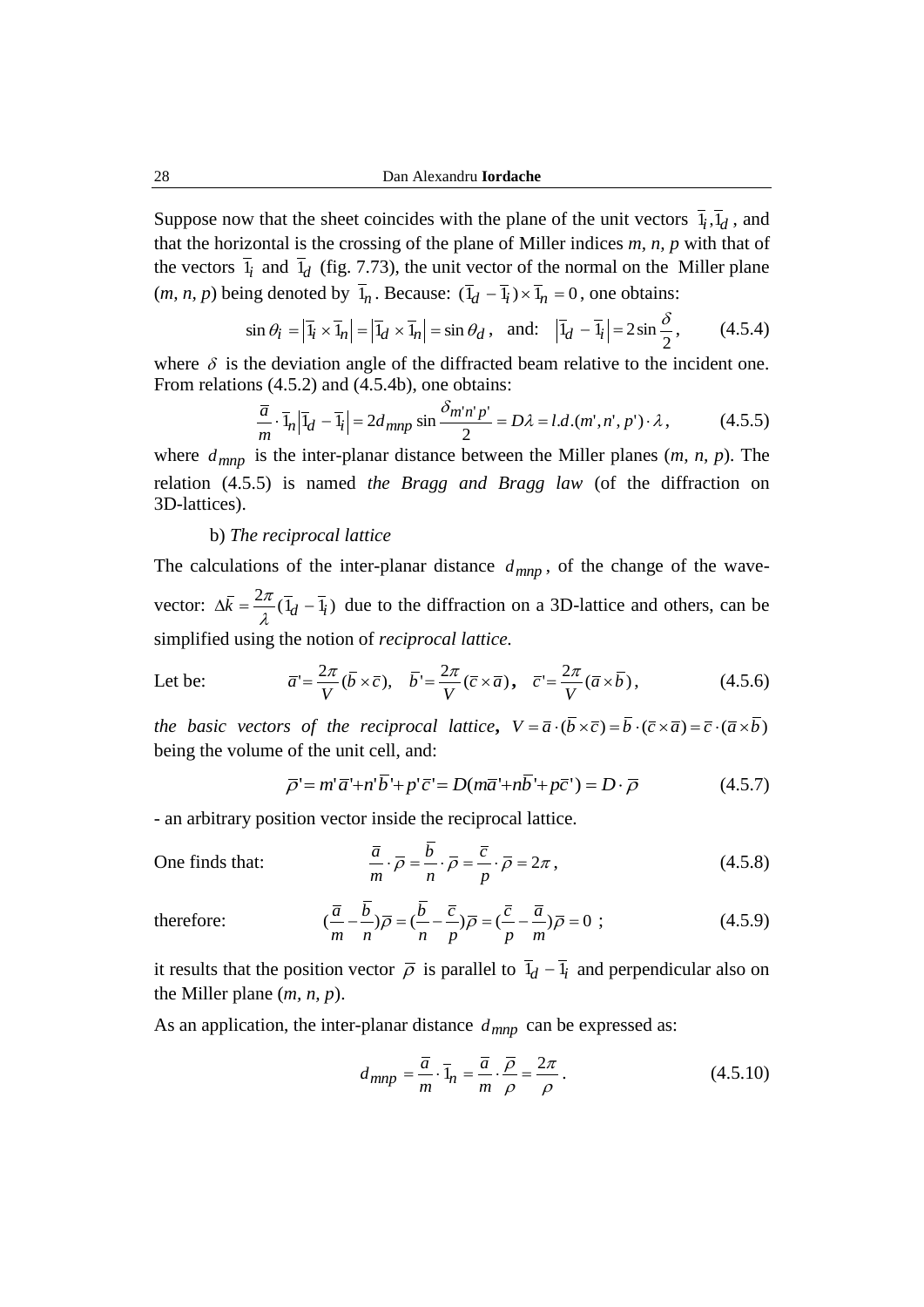Similarly, the change of the wave-vector due to the diffraction on the 3D-lattice is:  $\Delta \overline{k} = \frac{2\pi}{\lambda} (\overline{1}_d - \overline{1}_i) = \frac{2\pi}{\lambda} \overline{1}_n |\overline{1}_d - \overline{1}_i| = \frac{2\pi}{\lambda} \overline{1}_n \cdot 2 \sin \frac{\delta}{\lambda} = \frac{2\pi}{\lambda} \overline{1}_n \cdot \frac{D\lambda}{\lambda} = D\rho \overline{1}_n = D\overline{\rho} = \overline{\rho}$ 2  $\frac{2\pi}{4}(\overline{l}_d - \overline{l}_i) = \frac{2\pi}{4} \overline{l}_n |\overline{l}_d - \overline{l}_i| = \frac{2\pi}{4} \overline{l}_n \cdot 2\sin\frac{\delta}{2} = \frac{2\pi}{4} \overline{l}_n \cdot \frac{D\lambda}{L} = D\rho \overline{l}_n = D\overline{\rho} = \overline{\rho}$ λ λ  $\delta$  2 $\pi$ λ л λ π λ  $\Delta \bar{k} = \frac{2\pi}{\lambda} (\bar{l}_d - \bar{l}_i) = \frac{2\pi}{\lambda} \bar{l}_n |\bar{l}_d - \bar{l}_i| = \frac{2\pi}{\lambda} \bar{l}_n \cdot 2 \sin \frac{\theta}{\theta} = \frac{2\pi}{\lambda} \bar{l}_n \cdot \frac{D\lambda}{\lambda} = D\rho \bar{l}_n = D\bar{\rho} =$ *d*  $\bar{k} = \frac{2\pi}{\lambda}(\bar{l}_d - \bar{l}_i) = \frac{2\pi}{\lambda}\bar{l}_n \left|\bar{l}_d - \bar{l}_i\right| = \frac{2\pi}{\lambda}\bar{l}_n \cdot 2\sin\frac{\delta}{\lambda} = \frac{2\pi}{\lambda}\bar{l}_n \cdot \frac{D\lambda}{\lambda} = D\rho\bar{l}_n$ *mnp*  $\overline{d}_d - \overline{l}_i$ ) =  $\frac{2\pi}{3} \overline{l}_n \left| \overline{l}_d - \overline{l}_i \right| = \frac{2\pi}{3} \overline{l}_n \cdot 2 \sin \frac{\theta}{2} = \frac{2\pi}{3} \overline{l}_n \cdot \frac{2\pi}{3} = D\rho \overline{l}_n = D\overline{\rho} = \overline{\rho}.$ Finally, from the relation:  $\frac{4\pi^2}{r^2} = k'^2 = (\bar{k} + \bar{\rho}')^2 = \frac{4\pi^2}{r^2} + 2\bar{k} \cdot \bar{\rho}' + {\rho'}^2$ 2  $2 - (\bar{k} + \bar{\sigma})^2 - \frac{4\pi^2}{2}$ 2 2  $\frac{4\pi^2}{2} = k'^2 = (\bar{k} + \bar{\rho}')^2 = \frac{4\pi^2}{2} + 2\bar{k} \cdot \bar{\rho}' + \rho'$ λ  $(\bar{\rho}')^2 = \frac{4\pi}{4}$ λ  $\frac{\pi}{2} = k'^2 = (\bar{k} + \bar{\rho}')^2 = \frac{4\pi}{2} + 2\bar{k} \cdot \bar{\rho}' + {\rho'}^2,$ one finds that:  $\rho^2 = 2\bar{k} \cdot \bar{\rho} = -2\bar{k} \cdot \bar{\rho}$ , (4.5.11)

which is *the equivalent form (for the reciprocal lattice space) of the Bragg and Bragg law.*

#### a) *The Ewald's geometrical construction*

Taking into account that only 2 from the 3 directory cosines:

$$
\alpha = \overline{1}_d \cdot \overline{1}_x, \quad \beta = \overline{1}_d \cdot \overline{1}_y \quad \text{and:} \quad \gamma = \overline{1}_d \cdot \overline{1}_z \tag{4.5.12}
$$

of the  $\bar{l}_d$  direction are independent (because:  $\alpha^2 + \beta^2 + \gamma^2 = 1$ ), it results that for arbitrary  $\bar{l}_d$  and  $\lambda$  - the Laue's equations (4.5.1) cannot be fulfilled concomitantly. In order to find the wavelength  $\lambda$  which can accomplish concomitantly these equations for given  $l_i$  and  $\bar{\rho}$ , the following (Ewald) construction can be used. Consider the space of the reciprocal lattice and the vector  $\bar{\rho}$  inside this space (fig. 4.10).



**Fig. 4.10.**

Let *I* be the starting point of  $\overline{\rho}$  and *O* - the crossing of the mediator plane of  $\overline{\rho}$ and of the straight-line parallel to  $l_i$ , passing through *I*. One finds easily that  $\bar{k}$  = OI satisfies the Bragg law (4.5.11). It results that:

$$
\lambda = \frac{2\pi}{k} = \frac{2\pi}{OI} \tag{4.5.13}
$$

#### **4.5.The Apobetics level**

Given being any piece of information has a purpose, the last and highest level of information refers to this (teleological) aspect: the question of purpose.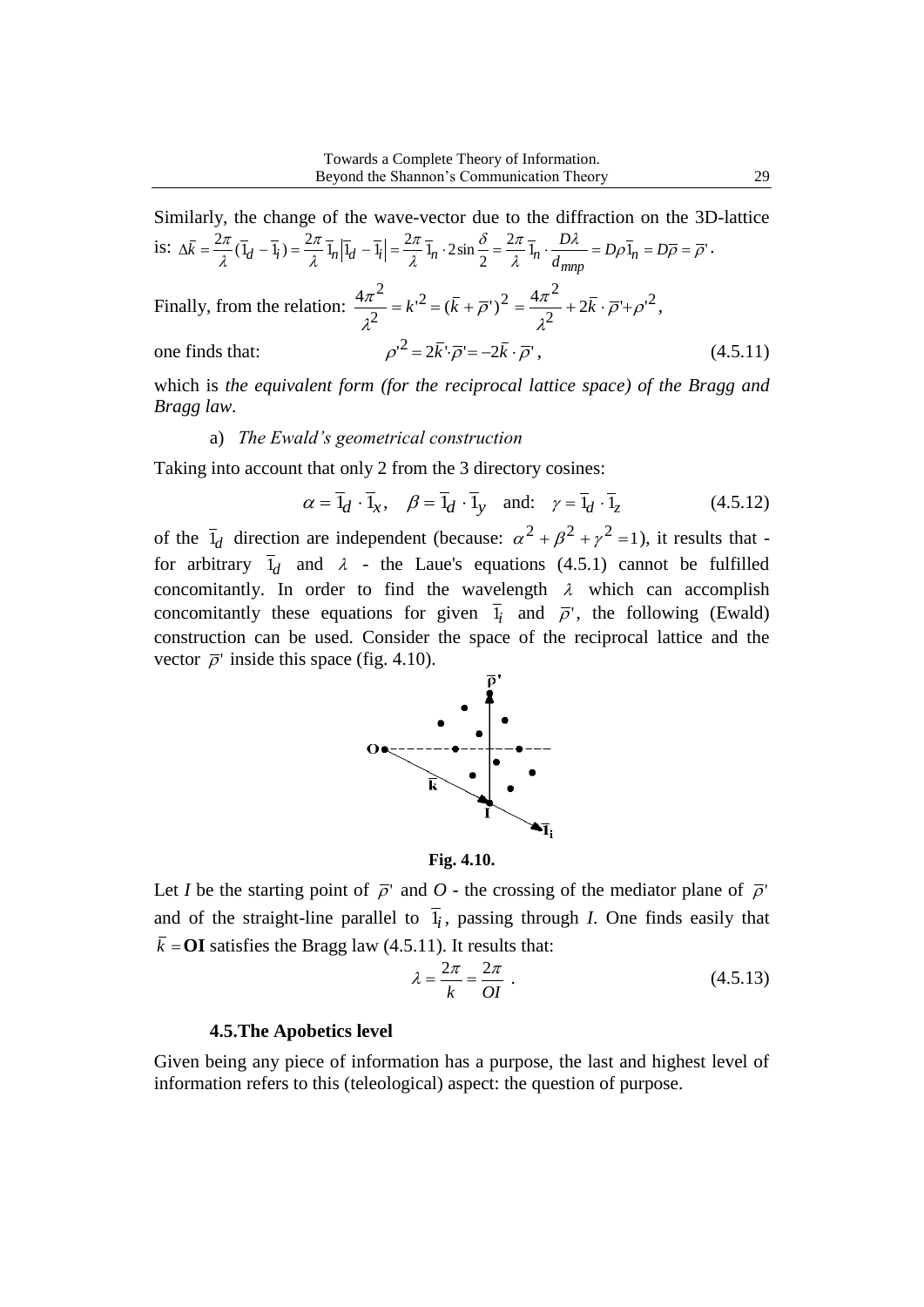The term "apobetics" was introduced in 1981 by W. Gitt [28], starting from the Greek word *apobeinon* = result, success, conclusion.

As it concerns the particular example chosen by us: that of the continuous (Bremsstrahlung) X-radiation, one finds that besides the already examined application to: (i) the evaluation of the periods of the crystalline lattices, the Xradiation could be applied successfully to the: (ii) investigation of defects in various industrial components, (iii) examination of different solid parts of the human body, (iv) medical treatment of certain diseases (as of some cancer affections), etc.

#### **Short Examples of other Important Purposes**

To achieve a brief presentation of other important purposes and of the basic contributors to their better knowledge and advancement, we will summarize the essential elements in the frame of the next table.

| Nr.            | Purpose                                       | Main International<br><i>Contributors</i> | Main Romanian<br><i>Contributors</i>              | Author's first<br><b>Contributions</b>                    |
|----------------|-----------------------------------------------|-------------------------------------------|---------------------------------------------------|-----------------------------------------------------------|
| $\mathbf{1}$ . | Basic Features of X-<br>rays                  | F. E. Kaelble [29]                        | O. Birău [30]                                     | Continuous X-<br>Rays Syntax &<br>Semantics [21],<br>1960 |
| $2.\text{IT}$  | Basic Features of<br><b>Complex Materials</b> | K.G. Wilson $[31]$                        | R. Dobrescu, D.I.<br>$\left[32\right]$            | Complex Magnetic<br>Materials [33],<br>1967               |
| 3.             | <b>Molecular Structure</b>                    | G. Herzberg [34]                          | D. Bârcă-Gălățeanu,<br>M. Giurgea <sup>[35]</sup> | NMR data proces-<br>sing [36], 1973                       |
| 4.             | Physics Structure                             | L. A. Sena [37]                           | $\rightarrow$                                     | Physics notions &<br>methods [38], 1975                   |
| 5 <sub>1</sub> | Information Accuracy -<br>Numerical Phenomena | $Counter - Fr-Lewy$<br>[39] Delsanto [40] | $\rightarrow$                                     | Pulse distortions<br>$[41]$ , 1997                        |
| 6.1T           | <b>Smart Devices (CCDs)</b>                   | R. Widenhorn,<br>E. Bodegom [42]          | $\rightarrow$                                     | Various applica-<br>tions [43], 2013                      |
| 7.             | Information about the<br>life of US inventors | R. G. LeTourneau<br>[44]                  | $\rightarrow$                                     | Annotated trans-<br>lation [45], 2016                     |

#### **Acknowledgements**

The author thanks very much to Professors Erik Bodegom and Ralf Widenhorn from the Physics Department of the Portland State University for the important awarded information and suggestions, as well as to the leadership of the Portland State University (Oregon, USA) for the Memorandum of Understanding 9908/March 6, 2006 – 2011 with University "Politehnica" from Bucharest, which allowed this cooperation.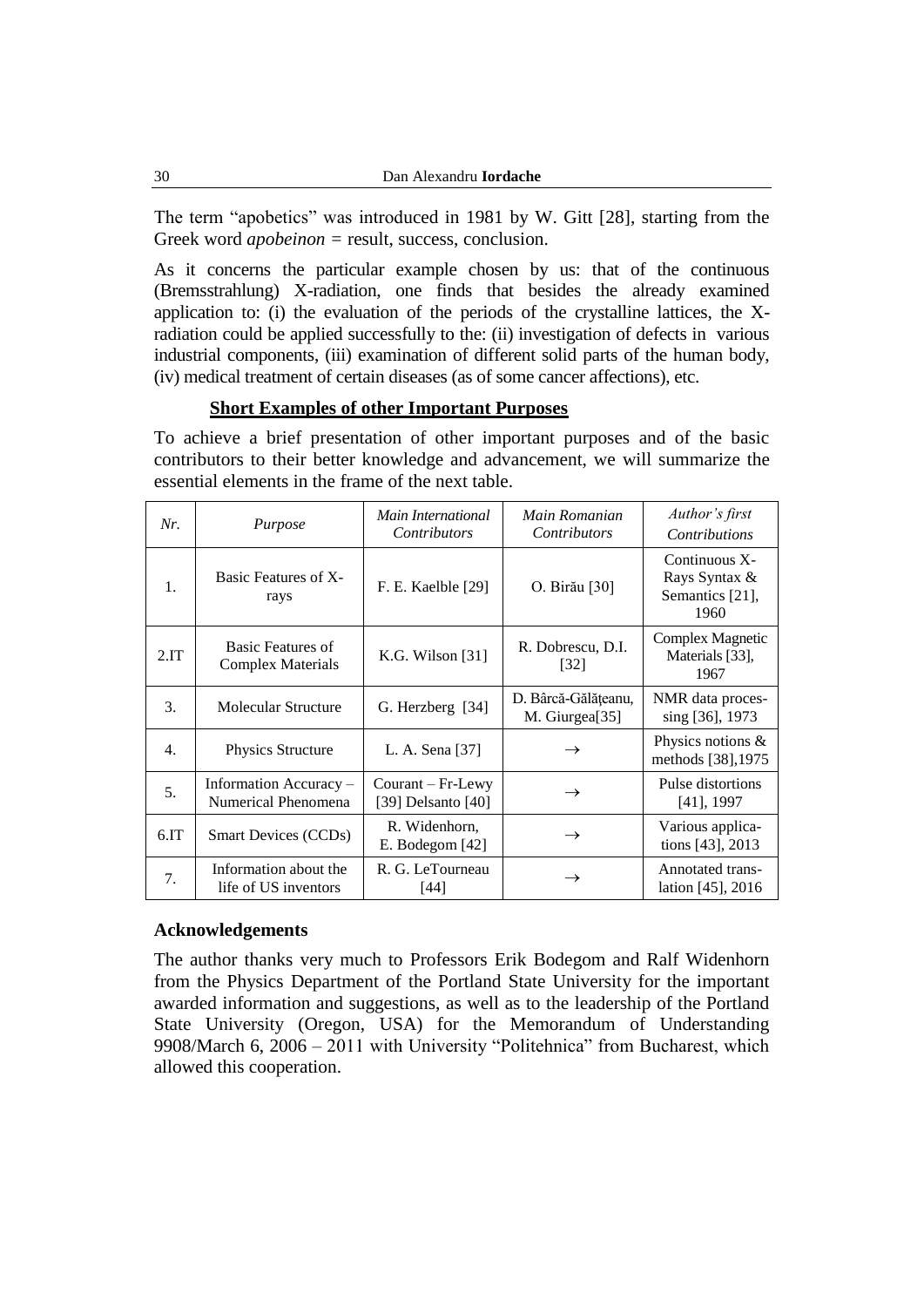## **R E F E R E N C E S**

[1] C. E. Shannon "The mathematical Theory of Communication", *Bell Syst. Techn. J.,* **27,** 379-423, 623-56(**1948**).

[2] C. E. Shannon, W. Weaver "The mathematical Theory of Communication", Urbana, Univ. of Illinois Press, **1949**.

[3] C. E. Shannon, W. Weaver "The Mathematical Theory of Information", Urbana, IL., Univ. of Illinois Press, **1963**.

[4] A. J. Khinchin "Mathematical Foundations of Information Theory", Dover, New York, **1957**.

[5] S. Guiaşu "Information Theory with Applications", McGraw Hill, New York, 1977.

[6] B. Hassenstein "Was ist "Information"?", *Naturwissenschaft und Medizin,* **3**, 38-52(1966).

[7] W. Gitt "Ordnung und Information in Technik und Natur", in "Am Anfang war die Information", Resch-Verlag, Gräfelfing/München, 1982.

[8] W. Gitt "In the beginning was information", Master Books,  $3<sup>rd</sup>$  edition, 2014.

[9] K. Steinbuch "Falsch programmiert", Deutscher Bücherbund, Stuttgart, Hamburg, 1968.

[10] E. v. Weisszäcker "Offene Systeme I – Beiträge zur Zeitstruktur von Information, Entropie und Evolution", Ernst Klett Verlag, Stuttgart, 1974.

[11] G. Osche "Die Vergleichende Biologie und die Beherrschung der Mannigfaltigkeit Biologie" in *Unserer Zeit* **5**, 139-146(1975).

[12] D. Iordache "General Notions and Methods of Physics" (in Romanian), Printing house of the Polytechnic Institute of Bucharest, 1980,  $2<sup>nd</sup>$  edition.

[13] [http://www.entropysite.com/cracked\\_crutch.html](http://www.entropysite.com/cracked_crutch.html)

[14] [14] M. Planck "Scientific Autobiography and Other Papers", Philosophical Library, New York, 1949, pp. 41-43.

[15] E. Bodegom, D. Iordache "Physics for Engineering Students", vol. 1, Politehnica Press, Bucharest, 2007.

[16] S. Marcus, E. Nicolau, S. Stati "Introduction in the Mathematical Linguistics" (in Romanian), Scientific Printing House, Bucharest, 1966.

[17] M. R. Iordache "Syntax of Jordanes" works" (in Romanian). Classical Philology Ph. D. Dissertation, Faculty of Foreign Languages, University of Bucharest, 1980.

[18] D. Hartree "The waves mechanics of an atom with a non-Coulomb central field", Cambridge Philosophical Society, **24**(1) 89-110(1928).

[19] W. Heitler "The Quantum Theory of Radiation", 3<sup>rd</sup> edition, Oxford, 1954.

[20] H. A. Bethe, E. E. Salpeter "Quantum Mechanics of One- and Two-electron atoms", Springer Berlag, Berlin – Göttingen - Heidelberg, 1957.

[21] D. Iordache "The continuous (Bremsstrahlung) X-radiation" (in Romanian), Physics Bachelor Dissertation (under the direction of Acad. Şerban Titeica), Physics Faculty, Bucharest University, 1960.

[22] R. L. Sproull "Modern physics (the quantum physics of atoms, solids, and nuclei)", 2<sup>nd</sup> edition, 4 th printing, 1966, John Wiley & sons, New York – London – Sydney, 1966.

[23] D. Ulrey, *Phys. Rev*., **11**, 405(1918).

[24] C. H. Shaw, L. G. Parratt, *Phys. Rev*., **50**. 1006(1936).